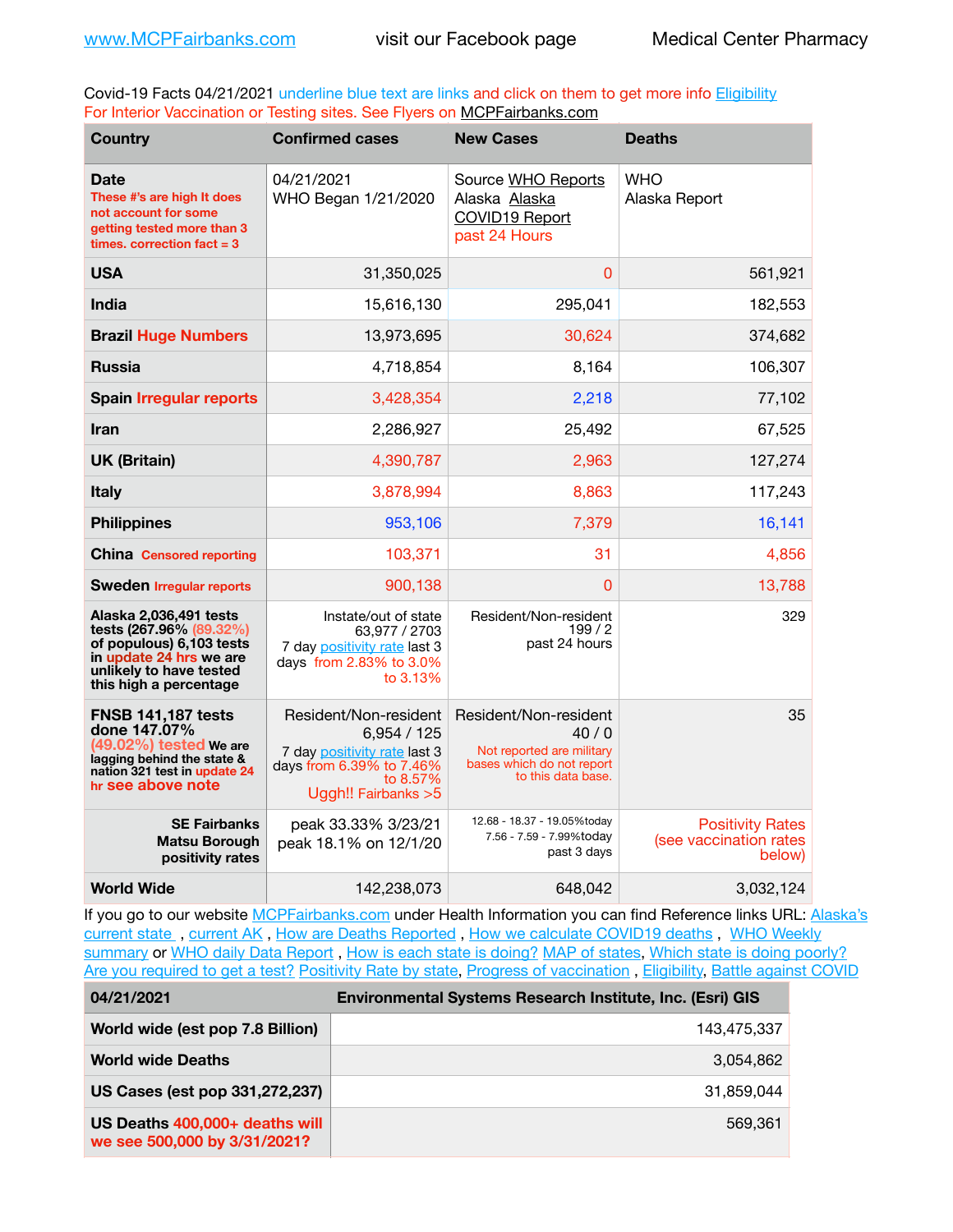#### FDA has recommended a pause in the distribution of the Johnson and Johnson vaccine. Due to increase risks of blood thrombosis in young 18-48 y/o women.

Impact of COVID-19 on the US Healthcare system

Estimated US Population 331.3 million 192.5% (64.17%) have been tested (637.2 million) Estimated 5% of US population will test positive for Covid-19 16.56 million (currently 31.9 Million (9.63%) of population tested positive vs Alaska (8.42%) we have currently tested an est. 637.2 million based on 319 mill that have tested positive discount some of these numbers by 67% to account for multiple testing of same person.

If 8% will require hospitalization of the 16.56 million positive cases, we would need 1.325 million beds. Estimated by the American Hospital Association there are 800,000 staffed beds available.

The US has 2.8 hospital beds per 1000 our needs could be 56, China had 4.3, Italy 3.2, South Korea 12.3

The USNS Mercy and Comfort added 2,000 staffed beds, not ICU

Of these estimated to be admitted to ICU **860,000**, to ICU beds

 The Needs The US has 16,000 ICU beds we have 68,000-85,000 beds US could need 299,000 beds with ventilators  $\leq$ 16,000 ventilators

**Summation:** Estimated needs could be 1.325 million hospitalized beds for just COVID-19 patients alone. If

positives represents 5% of test run, then approximately 637.2 million have been tested, we have no idea how many tests have been run or how many multiple tests conducted on the same person, resulting in 31.9 million positive tests run with 569,361 with 948 deaths in the past 24 hours, ave 2320/day. In AK, with 63,977 positive cases 8.42% of Alaska, 1,437 hospitalizations, and 329 deaths. Hospitalization rate is 2.25% of those that test positive, Death Rate 0.514% overall or 22.89% of those hospitalized. Those >60 y/o represent 15% of positive cases, yet represent 80% of deaths. 543,901 vaccines given equal approximately 247,758 (32.67%) completed series and 300,627 (39.56%) vaccinated once of population

Normal ICU stay 5-7 days, estimated ICU stay for COVID-19 2-3 weeks and they could tie up a ventilator for that length of time also, helping only 1/3 as many patients.

This is why we need to flatten the curve by social spacing and only essential travel.

Expected Death (these are just estimates based on other countries) if 5% of the US Population (16.56 million) test positive we are now at 29.137 million positive (8.8%) and if

1% die = 165,600 people

2% die = 311,200 people

3% die = 496,800 people

6% die = 993,600 people obviously we have passed the 1.325 million positive cases we are 29.137 million so if 5% of the US population (16.56 million) test positive and 6% of those die = 993,600 deaths if no vaccine, or if 3.09% (511,704) will die, but we are 104.8% of the way there in 52 weeks (1 year).

World wide death rate of positive tests actually 2.13%. The US is at 568,413 1.78% of those actually tested positive, that is 70% lower death rate than when we started in 3/2020 , started at 6%. But we are slipping Death % have gone from 1.67 to 1.82%. There are 7.8 Billion people in the world 331 million live in the US (4.2% of the world's population) 9.63% have tested positive. The US deaths represents 18.64% of the world's death numbers and 22.21% of worldwide confirmed cases.

In comparison to the flu in the US.

CDC Estimates. From 2010 to 2016, the flu-related death rate was between 12,000 and 56,000, with the highest season being 2012 to 2013 and the lowest being 2011 to 2012. Most deaths are caused by complications of the flu, including pneumonia or a secondary bacterial infection of the heart or brain. or 2,000 to 9,333 per year. In 2020 in the US has 19 million cases 180,000 hospitalized and 10,000 (0.052%) have died, typically it is 2% will die, compared to 1.79% with COVID19. 192.5% (US), 267.96% (Alaska), & 147.07% (Fbks) are still too few to protect us from future outbreaks. Experts feel that we need either need people to get infected with the virus and develop antibodies or get vaccinated to create immune antibodies to protect us, that we need >60% of the population to have positive antibody tests and preferably 70-90%, one expert felt they would not feel confident til >85% were positive, to give assurance (herd immunity) in order to go without masks and social distancing. NY City seems to have the highest number at 20%. Testing is so important. Currently we are testing at 45.9 Million tests per month. At this rate to test everyone once it will take 7.15 months or over 0.59 years. To test 3 times it would take 21.44 months or 1.77 years

The [Flu](https://lnks.gd/l/eyJhbGciOiJIUzI1NiJ9.eyJidWxsZXRpbl9saW5rX2lkIjoxMDMsInVyaSI6ImJwMjpjbGljayIsImJ1bGxldGluX2lkIjoiMjAyMTAyMjYuMzYwNDA3NTEiLCJ1cmwiOiJodHRwczovL3d3dy5jZGMuZ292L2ZsdS93ZWVrbHkvb3ZlcnZpZXcuaHRtIn0.ePMA_hsZ-pTnhWSyg1gHvHWYTu2XceVOt0JejxvP1WE/s/500544915/br/98428119752-l) (Influenza kills approximately 1-2% of those infected ([1.6% positivity in Alaska](http://dhss.alaska.gov/dph/Epi/id/SiteAssets/Pages/influenza/trends/Snapshot.pdf) zero deaths for flu), SARS killed 800 people total, COVID19 appears to kill 1.78% > 569,361 of those that test positive (9.63% of US COVID) or 0.18% less deadly than the flu and seems to be more contagious. (Seems to spread more readily) Flu [rates dropped from 300 to single digits this year](https://lnks.gd/l/eyJhbGciOiJIUzI1NiJ9.eyJidWxsZXRpbl9saW5rX2lkIjoxMDEsInVyaSI6ImJwMjpjbGljayIsImJ1bGxldGluX2lkIjoiMjAyMTAyMjYuMzYwNDA3NTEiLCJ1cmwiOiJodHRwOi8vZGhzcy5hbGFza2EuZ292L2RwaC9FcGkvaWQvUGFnZXMvaW5mbHVlbnphL2ZsdWluZm8uYXNweCJ9.oOe3nt2fww6XpsNhb4FZfmtPfPa-irGaldpkURBJhSo/s/500544915/br/98428119752-l) note the start of mask wearing impacted flu numbers.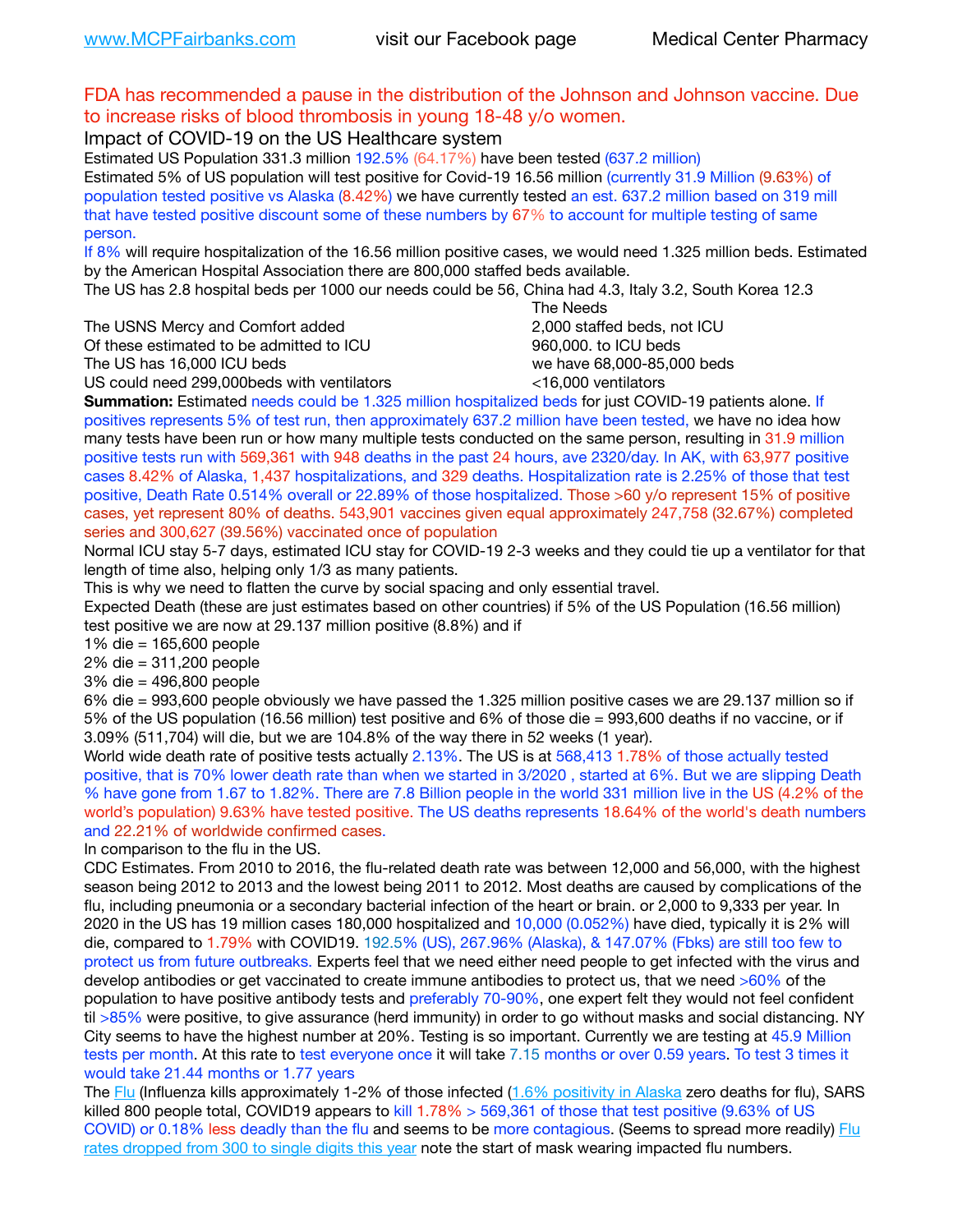Alaska has 63,977 so far, 6,954 in Fairbanks or 1 of every 9 of Alaskans, and with 35 of 329 deaths 1 in 9, the first case was transient foreign airline crew member. Interesting, the Source of Alaska's SARS-Cov2 virus originated not from East Asia by travelers or the west coast (Washington where it was first observed) , but came from the east coast of the US, and they were inoculated first from Europe, accordingly from New York's Governor and CDC. Currently 36 Variants known, only 6 of major concern in the US. (Europe's (china's)) Primary, plus an Ohio variant (COH.20G/501Y), California, [UK](https://www.cdc.gov/coronavirus/2019-ncov/transmission/variant-cases.html) (B.1.1.7), (7) South African (1.351), and (2) Brazil (P.1), we have seen 5, Europe's (China) [variant,](https://www.webmd.com/lung/news/20210318/cdc-who-create-threat-levels-for-covid-variants?ecd=wnl_cvd_031921&ctr=wnl-cvd-031921&mb=kYbf7DsHb7YGjh/1RUkcAW0T6iorImAU1TDZh18RYs0=_Support_titleLink_2) California, Brazil, UK, South Africa, in Alaska so far, the last 3 in particular as they have a 50% increase in transmissibility vs 20% in the others over the China variant.

**Best practice protection** is good personal Hygiene do not touch eyes, nose, mouth, wash hands frequently for at least 20-30 seconds, before you touch your face, and observe personal spacing of 6-18 feet. Remove your shoes in your house, frequently clean surface areas, let the cleaner sit 15-20 sec before wiping off. **We are recommending to wear any kind of mask.**

Drug treatment is being researched, but as yet not been verified, only suggested. Best to isolate those sick and isolate those most susceptible (old and preconditioned with risk factors)

**Risk factors:** Cardiovascular disease (56.6%), Obesity (41.7%), Diabetes (33.8%), age >60, respiratory problems, especially smokers or those who vape, High Blood Pressure

If you have been exposed self isolate for 2-4 weeks

One episode in China, a man tested negative for 27 days before showing symptoms. So Isolation may want to be considered up to 4 weeks not just 10-14 days.

Italy 1 in 10 positive cases admitted to ICU due to Hypoxic failure requiring mechanical ventilation. In NY it was 1 in 7 that required hospitalization, of the 5700 hospitalized 2634 were discharged (79% (2081)) or added (21%(553)), 9 in 10 put on a ventilator died.

Public policy development and education is important. **How Long does Covid-19 stay on objects** Air (droplets in air, sneeze/cough) up to 3 hours

| Copper                           | 4 hrs    |                            |
|----------------------------------|----------|----------------------------|
| skin (SARS-COV2)                 | 9.04 hrs | (Influenza virus 1.82 Hrs) |
| droplets on skin (sneeze)        | 11 hours |                            |
| Cardboard (Amazon Box)           | 24 hrs   |                            |
| Plastic surfaces/Stainless Steel | 72 hours |                            |
|                                  |          |                            |



| Project outward                                                   |                        |
|-------------------------------------------------------------------|------------------------|
| Exhalation can spray                                              | $1.5$ m $(4.9$ ft)     |
| spittle (droplets)                                                |                        |
| Coughing                                                          | $2 \text{ m}$ (6.6 ft) |
| Sneeze                                                            | 6 m (19.7 ft)          |
| Development of immune response                                    |                        |
| Early viral testing tests to see if you currently have the virus. |                        |
| Later antibody testing tells us if you have been exposed and      |                        |
|                                                                   |                        |

nd survived. But does not tells us if you have immunities to the virus. We will need to

have both tests done in order to open the community..

Days Since Onset of Symptom

Viral Antigen and Viral RNA tells us you have the disease and can spread the disease and can or are currently sick.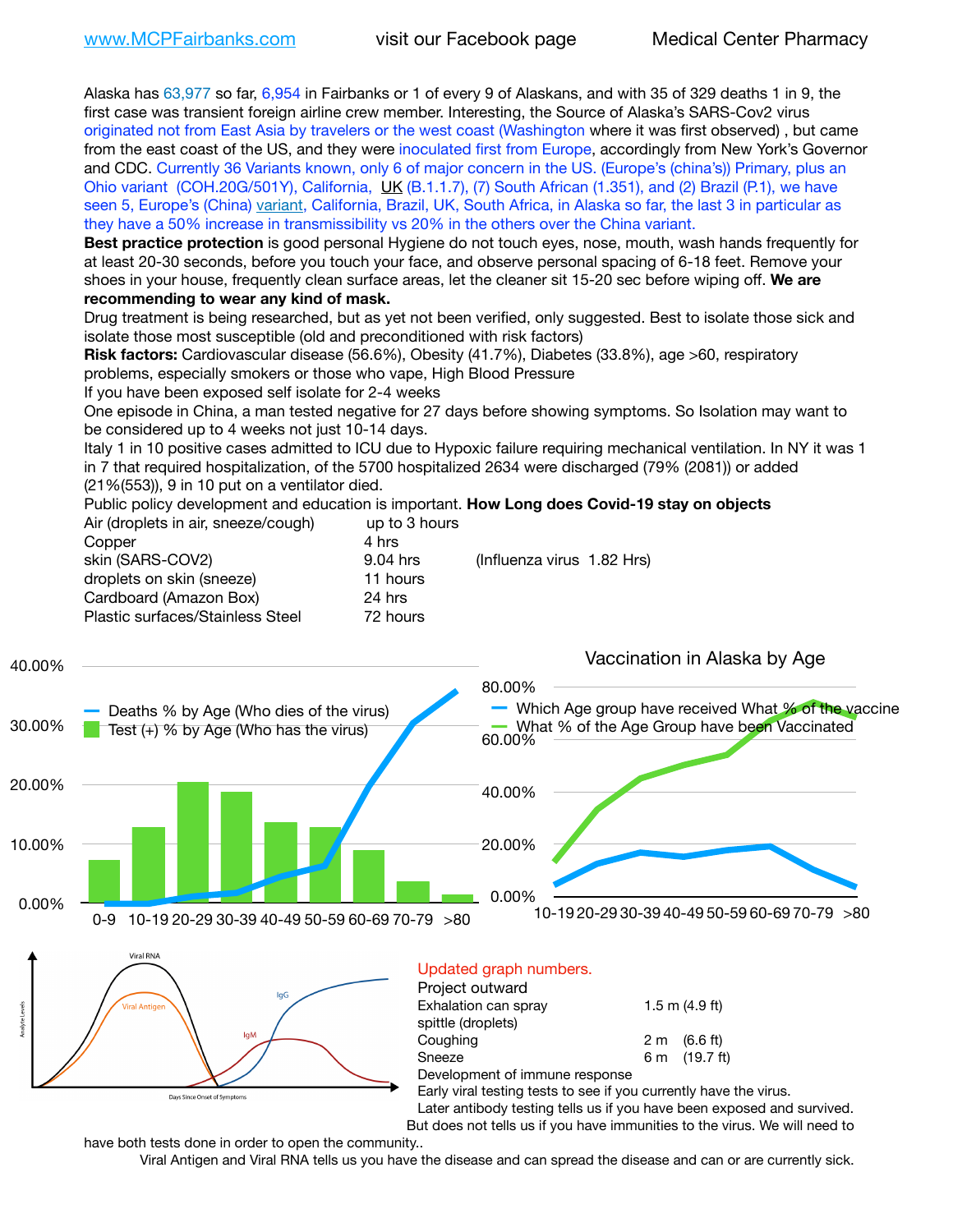IgM (short term) and IgG (long term antibodies) tells us you have experienced the virus or had the vaccine, and got over it. You may be resistant if your [antibody levels](https://www.cdc.gov/coronavirus/2019-ncov/lab/resources/antibody-tests.html) are high enough. [Current](https://l.facebook.com/l.php?u=https://www.itv.com/news/2020-10-26/covid-19-antibody-levels-reduce-over-time-study-finds?fbclid=IwAR3Dapzh1qIH1EIOdUQI2y8THf7jfA4KBCaJz8Qg-8xe1YsrR4nsAHDIXSY&h=AT30nut8pkqp0heVuz5W2rT2WFFm-2Ab52BsJxZZCNlGsX58IpPkuVEPULbIUV_M16MAukx1Kwb657DPXxsgDN1rpOQ4gqBtQsmVYiWpnHPJo2RQsU6CPMd14lgLnQnFWxfVi6zvmw&__tn__=-UK-R&c%5B0%5D=AT1GaRAfR_nGAyqcn7TI1-PpvqOqEKXHnz6TDWvRStMnOSH7boQDvTiwTOc6VId9UES6LKiOmm2m88wKCoolkJyOFvakt2Z1Mw8toYWGGoWW23r0MNVBl7cYJXB_UOvGklNHaNnaNr1_S7NhT3BSykNOBg) [View of antibodies/immunity](https://www.livescience.com/antibodies.html)[.](https://www.itv.com/news/2020-10-26/covid-19-antibody-levels-reduce-over-time-study-finds) We have tested currently 267.96% (89.32%) of the Alaskan population and over little over 192.5% (64.17%) of the US population, discount these numbers by 67% to reflect multiple testing of the same person. To be safe, we need at least 25% to see if we are making progress, [60%](https://www.jhsph.edu/covid-19/articles/achieving-herd-immunity-with-covid19.html) to [barely qualify](https://www.nature.com/articles/d41586-020-02948-4) to be safe, and [70-90%](https://www.mayoclinic.org/herd-immunity-and-coronavirus/art-20486808) to be assured we will not see a second wave of sickness. Some experts will [not feel safe til we are at 85%.](https://www.bannerhealth.com/healthcareblog/teach-me/what-is-herd-immunity)

Three types of clinical laboratory COVID-19 or SARS-CoV-2 tests are being developed:

Molecular Gene sequencing (current method), Viral antigen (testing parts of the virus), Host antibody tests (serology). They detect the virus in different ways.

Mask & [Mask Usage:](https://www.nationalgeographic.com/history/2020/03/how-cities-flattened-curve-1918-spanish-flu-pandemic-coronavirus/) N95 filter out 95% of the particles in the air 3 microns in size or larger.

Mold sizes are about 10-12 microns in size. Bacteria are larger, so is dust

Gas molecules and viruses are smaller. PM2.5 are 2.5 microns in size.

**Viruses** can be 1 micron in size, 0.3 micron in size, or 0.1 microns in size, so they **will pass right through**. **We recommend wearing any mask, the mask may provide up to 5 times the protection** ver **wearing no mask at all**. It still **does not protect** the wearer from contracting the infection, it **can inhibit** the spreading, something is **better than nothing at all**.

**Remember there is a clean side ( the side towards you) and a dirty side,** the side to the contaminated air is dirty. If you are COVID positive then this is reversed. When handling the mask, do not touch the dirty side and then touch your face, Wash properly your hands first after touching the dirty side before touching your face. If you are infected the dirty side is the inside surface of the mask. Wash your homemade mask in hot water wash >133F (for at least 10 minutes) and rinse to sanitize with high heat >133F Plus and a weak bleach or peroxide (not Both) the mask. Daily if possible. If you are a frontline health care provider with a homemade fabric mask 2 hours. Do not touch the dirty side.

**Alcohol solutions** should be 60-80% alcohol **70%** is optimal. **Keep wet and rub 30 seconds**, or Happy Birthday song sung 3 times. **Hydrogen peroxide diluted to 2%** or 4 teaspoonful per quart of water (20ml per 946ml) Bleach the same ratio **Vinegar and ammonia are good cleaning agents, but not disinfectants**. **Do not mix** any of these agents together, toxic fumes can result. **Disinfectants, in order to be effective**, should remain on the applied surface, to be cleaned moist **(wet) for 30 seconds to 4 minutes** depending on material. Caution may dissolve glue or adhesives or bleach and discolor items, check with manufacturers. Do not let it get inside electronic devices. UV (10 minutes), [UV light](http://www.docreviews.me/best-uv-boxes-2020/?fbclid=IwAR3bvFtXB48OoBBSvYvTEnKuHNPbipxM6jUo82QUSw9wckxjC7wwRZWabGw) only kills where it can see.

#### **Myths**

Taking hot baths, using colloidal silver, eating garlic soup, gargling with bleach are not proven to be effective. We have already seen using chloroquine taking the wrong form in the wrong dose can be fatal, one death and one critically injured. (see Arizona couple after listening to the president)

**We have heard of all kinds of cures.** To date there is no curative or preventative treatments, only supportive therapy. At this point there is **no proof** that Quinine, zinc, Hydroxychloroquine, Chloroquine, or Vitamin C works. As they say wives-tale at best, irresponsible reporting most likely. We have seen no information that they work, ineffective dosing issues, over-dosing issues, permanently killing the senses of smell or taste, inappropriate usage, cardiac arrhythmias, and death from the usage of these agents have been reported.

The virus may die out with heat of summer, or cold weather, this is a myth, There are a couple of studies at show the virus can withstand 98F. We know the body tries to use up to 104F to potentiate our immune system, to kill viruses. Taking NSAID, Aspirin, Ach-Inhibitors, Arb's and you get the COVID-19 infection are not contraindicated and no clinical evidence that says you should stop any of these classes of medications. It would be misguided and ill advised if you did so In other words, Unless your doctor makes changes, keep taking your medications unless told to do otherwise.

As of 12/21/20, DHSS is aware of 11 reports regarding possible allergic reactions from Alaska's hospitals to CDC: Bartlett Regional Hospital (8), Providence Alaska (2) and Fairbanks Memorial Hospital (1). Two were identified as anaphylaxis and one of those resulted in hospitalization for ongoing monitoring. In the other three cases, symptoms were mild and not considered anaphylaxis. Symptoms have resolved in all cases and the hospitalized patient has been discharged and is doing well. The CDC said there appears to be no obvious geographic clustering of these reactions, nor was a specific production lot involved. People who experience anaphylaxis after the first dose should not receive a second dose, according to CDC recommendations.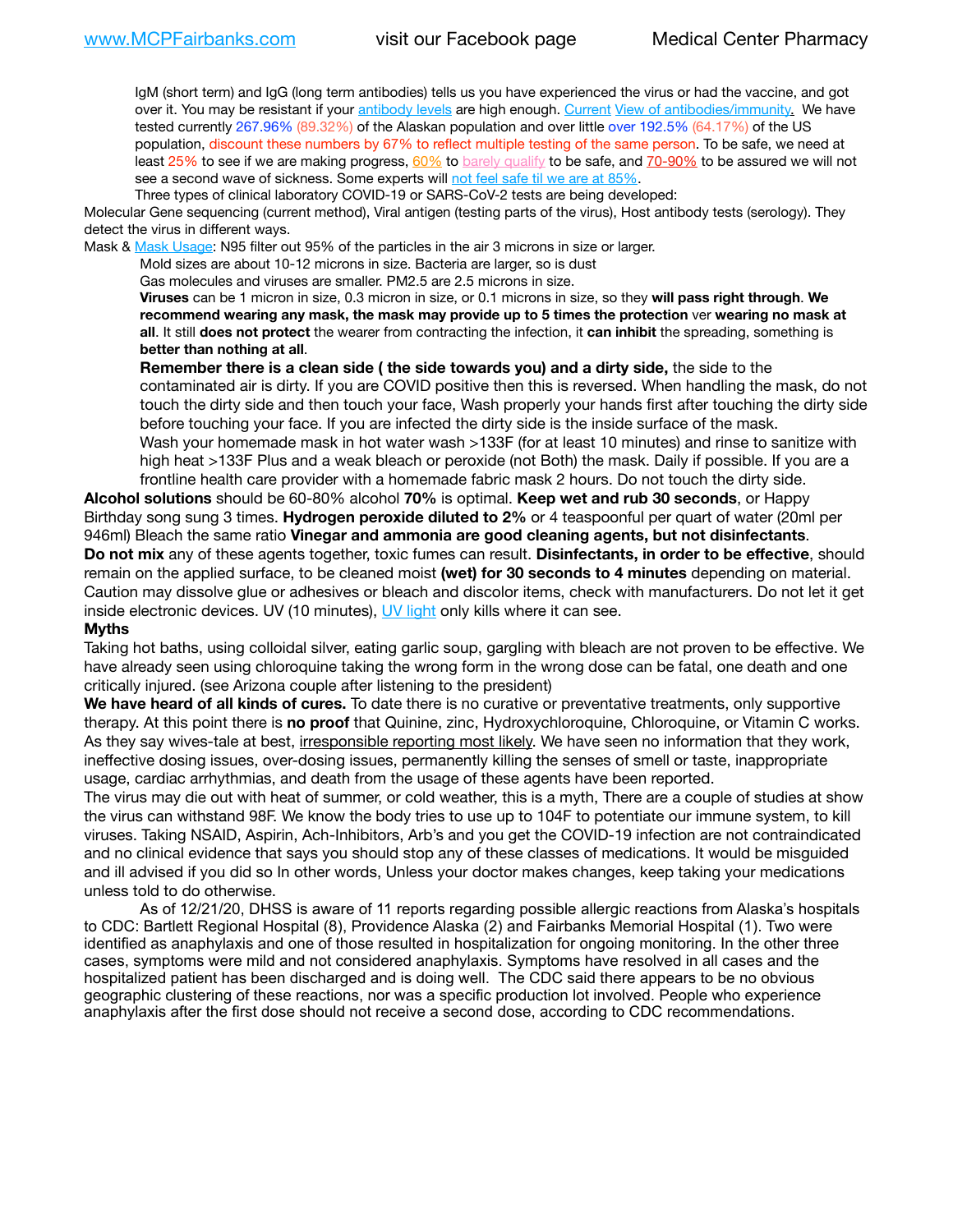Most Alaska adults have at least one ongoing condition that increases their chances of getting seriously ill with COVID-19.



| <b>Conflict</b>                                | <b>Combat Death</b> | Past 24 hours |
|------------------------------------------------|---------------------|---------------|
| <b>Revolutionary War</b>                       | 8,000               |               |
| <b>Civil War</b>                               | 214,938             |               |
| World War I                                    | 53,402              |               |
| <b>World War II</b>                            | 291,557             |               |
| <b>Korean Conflict</b>                         | 33,686              |               |
| Vietnam                                        | 47,424              |               |
| <b>Gulf War</b>                                | 149                 |               |
| Afghanistan                                    | 1,833               |               |
| Iraq                                           | 3,836               |               |
| <b>1918 Flu</b>                                | 675,000             |               |
| 9/11 deaths                                    | 2,977               |               |
| COVID19 deaths from 1/20/2020<br>to 04/21/2021 | 569,361             | 948           |

Check our website [www.MCPFairbanks.com](http://www.MCPFairbanks.com) for the 13 testing sites in the interior of Alaska.

Alaska is in Phase 2, Where everyone over the age of 16 years old qualify to receive the vaccination. Those under the age of 16 will be announced at a later time, pending research results from The companies producing the vaccines and the FDA approval process. Be sure to keep and save your proof of vaccination cards as you may need it for travel purposes in the future.

Gao Fu, the director of the China Centers for Disease Control, admitted on 4/10/2021 that the country's vaccines don't exactly give Covid-19 a knockout blow. One study from Brazil found that the vaccine from the Chinese company Sinovac was 50.4% effective, compared to Pfizer's 97%. Fu said the government is looking for ways to boost effectiveness.

### Many Alaskans live with underlying health concerns

You can not change your age but you can affect change with other risk factors. Nov. 17, 2020 for more information check out [Alaska DHSS Insights](http://dhss.alaska.gov/dph/Epi/id/Pages/COVID-19/blog/20201117.aspx)

Epidemiologists within the Section of Chronic Disease Prevention and Health Promotion analyzed reports from about 8,500 randomly-selected Alaska adults who participated in the annual [Behavioral Risk Factor Surveillance System \(BRFSS\)](http://dhss.alaska.gov/dph/Chronic/Pages/brfss/default.aspx) telephone survey between 2016 and 2018. About 67% of Alaska adults — two out of three — have at least one of the following ongoing health concerns that have been shown to increase chances for serious illness from COVID-19: